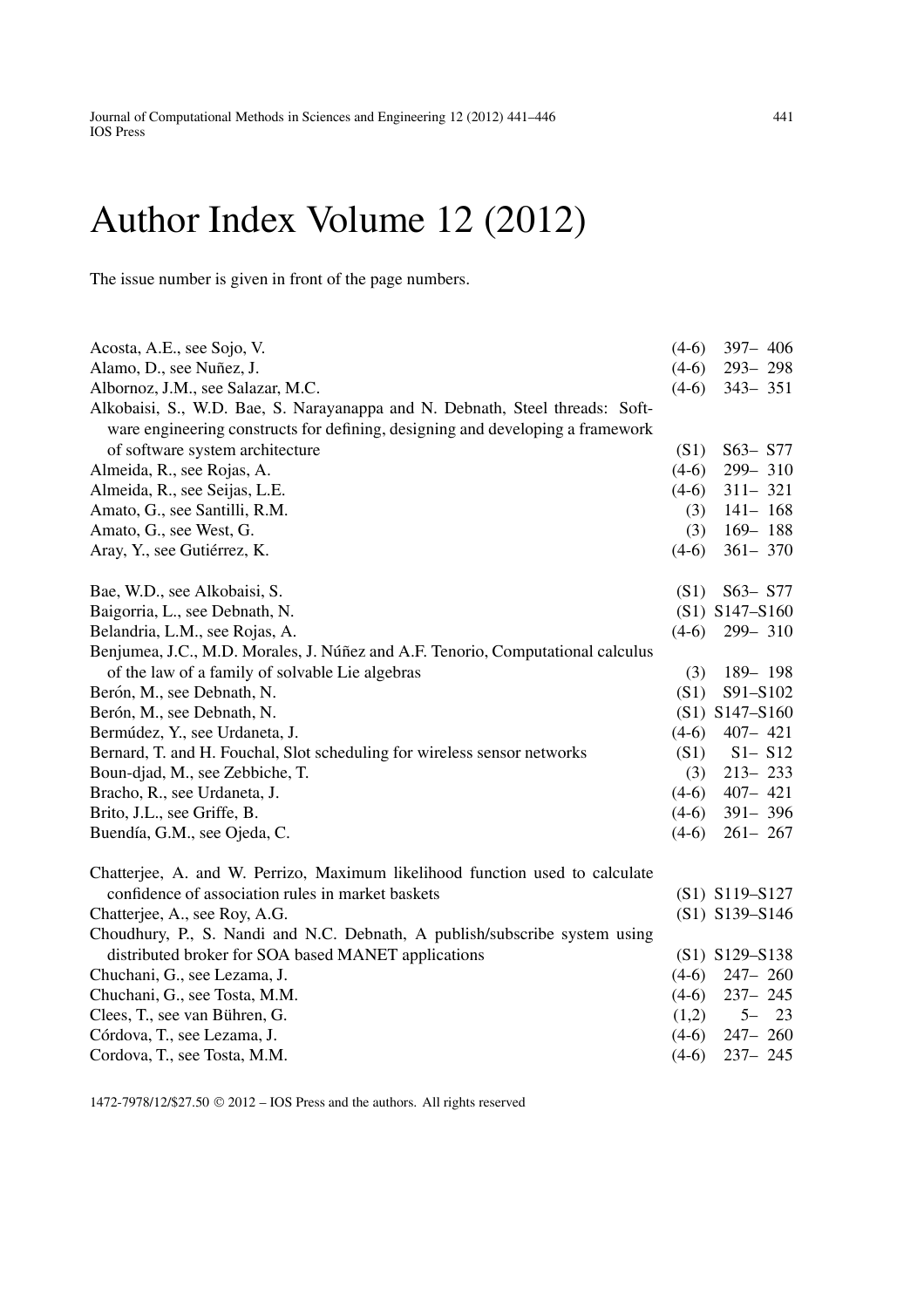| Das, S., M. Kumar and D. Ghosh, Enhancement of forensic capabilities of the linux               |         |                  |
|-------------------------------------------------------------------------------------------------|---------|------------------|
| kernel via file timestamp preservation                                                          | (S1)    | S79-S89          |
| Dasilva, S., see López-Planes, R.                                                               | $(4-6)$ | 383-389          |
| Dávila, Y.O., Reaction network generation for naphtha hydroprocessing                           | $(4-6)$ | $323 - 342$      |
| Debnath, N., H. lee, M. Peralta, C. Salgado, G. Montejano, D. Riesco and M. Berón,              |         |                  |
| Metrics for evaluation of workflow models: An experiment for validation                         | (S1)    | S91-S102         |
| Debnath, N., I. Lee, C. Salgado, M. Peralta, D. Riesco, M. Berón, G. Montejano                  |         |                  |
| and L. Baigorria, A strategy based on LSP for the evaluation of specific languages              |         |                  |
| for business processes modeling                                                                 |         | $(S1)$ S147-S160 |
| Debnath, N., see Alkobaisi, S.                                                                  | (S1)    | S63- S77         |
| Debnath, N., see Mukhopadhyay, S.                                                               | (S1)    | $S13 - S27$      |
| Debnath, N.C., see Choudhury, P.                                                                |         | (S1) S129-S138   |
| Debnath, N.C., see Sarkar, A.                                                                   | (S1)    | S39-S51          |
| Dekihara, H. and Y. Nakamura, An extended technique for R-tree to manage multiple               |         |                  |
| type objects                                                                                    | (S1)    | $S53 - S61$      |
| Delgado, G.E., see Seijas, L.E.                                                                 | $(4-6)$ | $311 - 321$      |
| Derjani-Bayeh, S., see Ortiz, J.A.R.                                                            | $(4-6)$ | $269 - 281$      |
| Di G. Sigalotti, L., F. Peña-Polo and L. Trujillo, An image analysis procedure for              |         |                  |
| measuring the surface tension of pendant micro-drops                                            | $(4-6)$ | $371 - 382$      |
| Doswell, J., see Sharma, S.                                                                     |         | $(S1)$ S113-S118 |
|                                                                                                 |         |                  |
| Echevarria, L., see Nuñez, J.                                                                   | $(4-6)$ | $293 - 298$      |
| Forrester, A.I.J., see Parr, J.M.                                                               | (1,2)   | $25 - 45$        |
| Fouchal, H., see Bernard, T.                                                                    | (S1)    | $S1 - S12$       |
| Franco, H.J., see Puerta, L.                                                                    | $(4-6)$ | $353 - 359$      |
| Fu, J., see Hao, W.                                                                             | (S1)    | S29- S37         |
|                                                                                                 |         |                  |
| Ghosh, D., see Das, S.                                                                          | (S1)    | S79-S89          |
| Ghosh, D., see Mukhopadhyay, S.                                                                 | (S1)    | $S13 - S27$      |
| Gonzalez, C., see Puerta, L.                                                                    | $(4-6)$ | $353 - 359$      |
| Gray, G.A., H.K.H. Lee and J. Guenther, Simultaneous optimization and uncertainty               |         |                  |
| quantification                                                                                  | (1,2)   | 99-110           |
| Griffe, B., J.L. Brito and A. Sierraalta, Theoretical study of small clusters Au <sub>3-4</sub> |         |                  |
| on Au/SAPO-11 catalysts and their interactions with CO                                          | $(4-6)$ | $391 - 396$      |
| Guenther, J., see Gray, G.A.                                                                    | (1,2)   | 99-110           |
| Gutiérrez, K., J. Rodríguez, Y. Aray and N. Luiggi, Topological study of charge                 |         |                  |
| density in AlTi, $\text{AITi}_3$ and $\text{Al}_3$ Ti intermetallics                            | $(4-6)$ | $361 - 370$      |
| Hao, W., J. Fu, C. Trenkamp and P. Prapatanant, Achieving better cloud access                   |         |                  |
| experience with server virtualization                                                           | (S1)    | S29-S37          |
| Hernández, A.J., see Salazar, M.C.                                                              | $(4-6)$ | $343 - 351$      |
| Holden, C.M.E., see Parr, J.M.                                                                  | (1,2)   | $25 -$<br>45     |
| Hornung, N., see van Bühren, G.                                                                 | (1,2)   | $5-$<br>23       |
| Hossain, M.K., see Roy, A.G.                                                                    |         | (S1) S139-S146   |
|                                                                                                 |         |                  |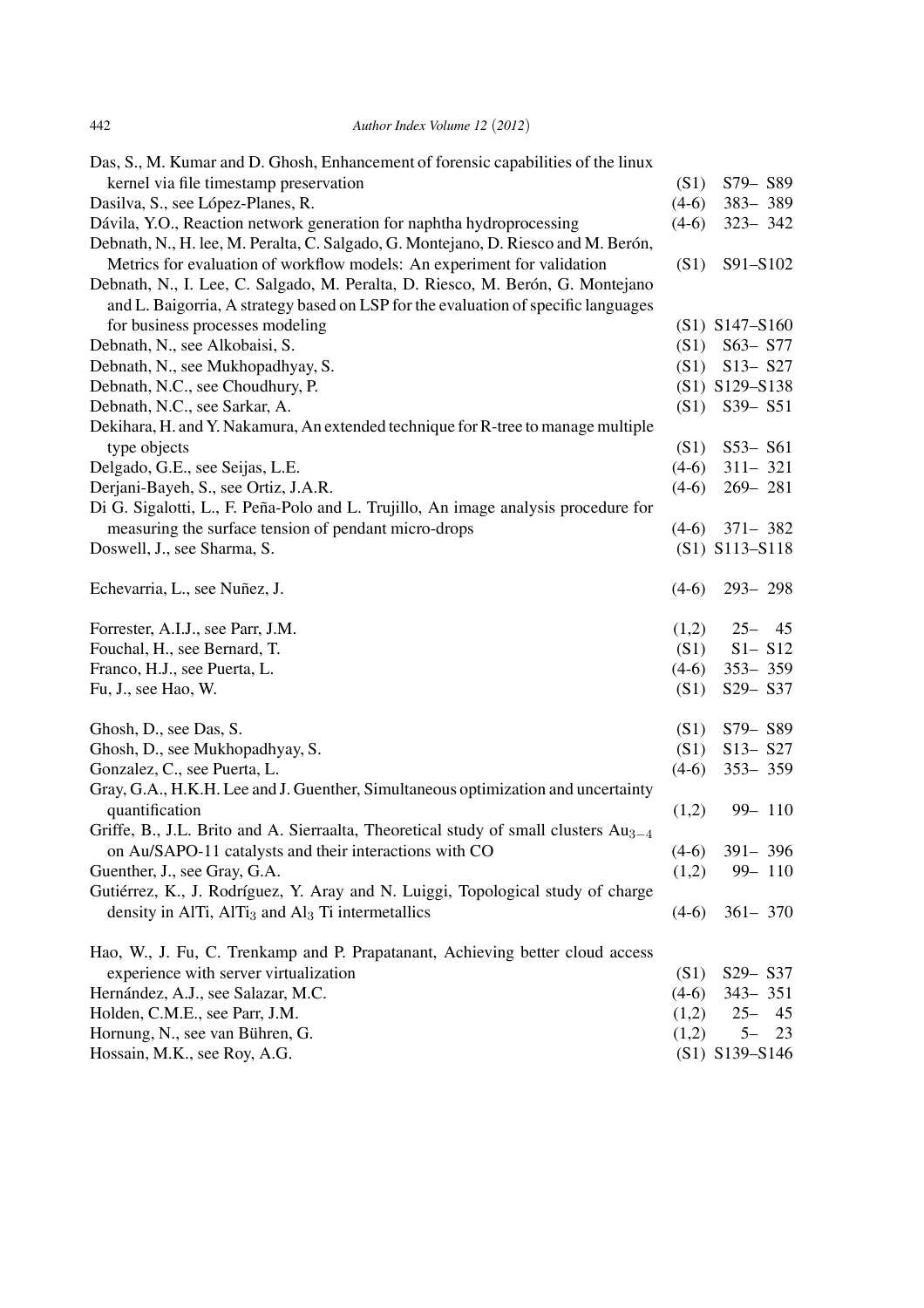| Author Index Volume 12 (2012)                                                                                                                                         |         | 443                     |
|-----------------------------------------------------------------------------------------------------------------------------------------------------------------------|---------|-------------------------|
| Huang, S., see Liaw, H.-T.                                                                                                                                            |         | $(S1)$ S161-S168        |
| Jin, Y., H.J. Mehta and C. Madalli, An active rule-based fuzzy XML database system                                                                                    |         | $(S1)$ S103-S111        |
| Keane, A.J., see Parr, J.M.<br>Koziel, S. and L. Leifsson, Simulation-driven design using surrogate-based opti-                                                       | (1,2)   | $25 -$<br>45            |
| mization and variable-resolution computational fluid dynamic models<br>Koziel, S., L. Leifsson and X.-S. Yang, Advances in simulation-driven optimization             | (1,2)   | 98<br>$75 -$            |
| and modeling                                                                                                                                                          | (1,2)   | $1 -$<br>$\overline{4}$ |
| Koziel, S., see Prieß, M.                                                                                                                                             | (1,2)   | $47 -$<br>62            |
| Kumar, M., see Das, S.                                                                                                                                                | (S1)    | S79-S89                 |
| lee, H., see Debnath, N.                                                                                                                                              | (S1)    | S91-S102                |
| Lee, H.K.H., see Gray, G.A.                                                                                                                                           | (1,2)   | 99-110                  |
| Lee, I., see Debnath, N.                                                                                                                                              |         | $(S1)$ S147-S160        |
| Leifsson, L., see Koziel, S.                                                                                                                                          | (1,2)   | $1 -$<br>$\overline{4}$ |
| Leifsson, L., see Koziel, S.                                                                                                                                          | (1,2)   | $75 - 98$               |
| Lezama, J., J.R. Mora, E. Márquez, T. Córdova and G. Chuchani, DFT and ab-<br><i>initio</i> study on the mechanism of the gas-phase elimination kinetics of 1-chloro- |         |                         |
| 3-methylbut-2-ene and 3-chloro-3-methylbut-1-ene and their isomerization<br>Liaw, H.-T., A.-H.A. Liou and S. Huang, Applying the framework of turing machine          | $(4-6)$ | $247 - 260$             |
| developing system for implementing java virtual machine                                                                                                               |         | $(S1)$ S161-S168        |
| Liou, A.-H.A., see Liaw, H.-T.                                                                                                                                        |         | $(S1)$ S161-S168        |
| López-Planes, R. and S. Dasilva, Comparison of computational methods in the                                                                                           |         |                         |
| electronic structure of carbon nanotubes of single walled (8,0)                                                                                                       | $(4-6)$ | 383-389                 |
| Lozada, M., see Puerta, L.                                                                                                                                            | $(4-6)$ | $353 - 359$             |
| Luiggi, N., see Gutiérrez, K.                                                                                                                                         | $(4-6)$ | $361 - 370$             |
| Madalli, C., see Jin, Y.                                                                                                                                              |         | $(S1)$ S103-S111        |
| Manzanares, C.E., see ., see Salazar, M.C.                                                                                                                            |         | $(4-6)$ 343-351         |
| Marheineke, N. and R. Pinnau, Model hierarchies in space-mapping optimization:                                                                                        |         |                         |
| Feasibility study for transport processes                                                                                                                             | (1,2)   | $63 - 74$               |
| Márquez, E., see Lezama, J.                                                                                                                                           |         | $(4-6)$ 247-260         |
| Mehta, H.J., see Jin, Y.                                                                                                                                              |         | $(S1)$ S103-S111        |
| Montejano, G., see Debnath, N.                                                                                                                                        | (S1)    | S91-S102                |
| Montejano, G., see Debnath, N.                                                                                                                                        |         | $(S1)$ S147-S160        |
| Mora, A.J., see Seijas, L.E.                                                                                                                                          | $(4-6)$ | $311 - 321$             |
| Mora, J.R., see Lezama, J.                                                                                                                                            | $(4-6)$ | $247 - 260$             |
| Mora, J.R., see Tosta, M.M.                                                                                                                                           | $(4-6)$ | $237 - 245$             |
| Morales, M.D., see Benjumea, J.C.                                                                                                                                     | (3)     | 189-198                 |
| Moreno, I., see Nuñez, J.                                                                                                                                             | $(4-6)$ | $293 - 298$             |
| Moreno, R., see Urdaneta, J.                                                                                                                                          | $(4-6)$ | $407 - 421$             |
| Mujica, V., see Puerta, L.                                                                                                                                            | $(4-6)$ | $353 - 359$             |
| Mukhopadhyay, S., D. Ghosh and N. Debnath, A new framework for an efficient                                                                                           |         |                         |
| ticket booking scheme based on mechanism design                                                                                                                       | (S1)    | $S13 - S27$             |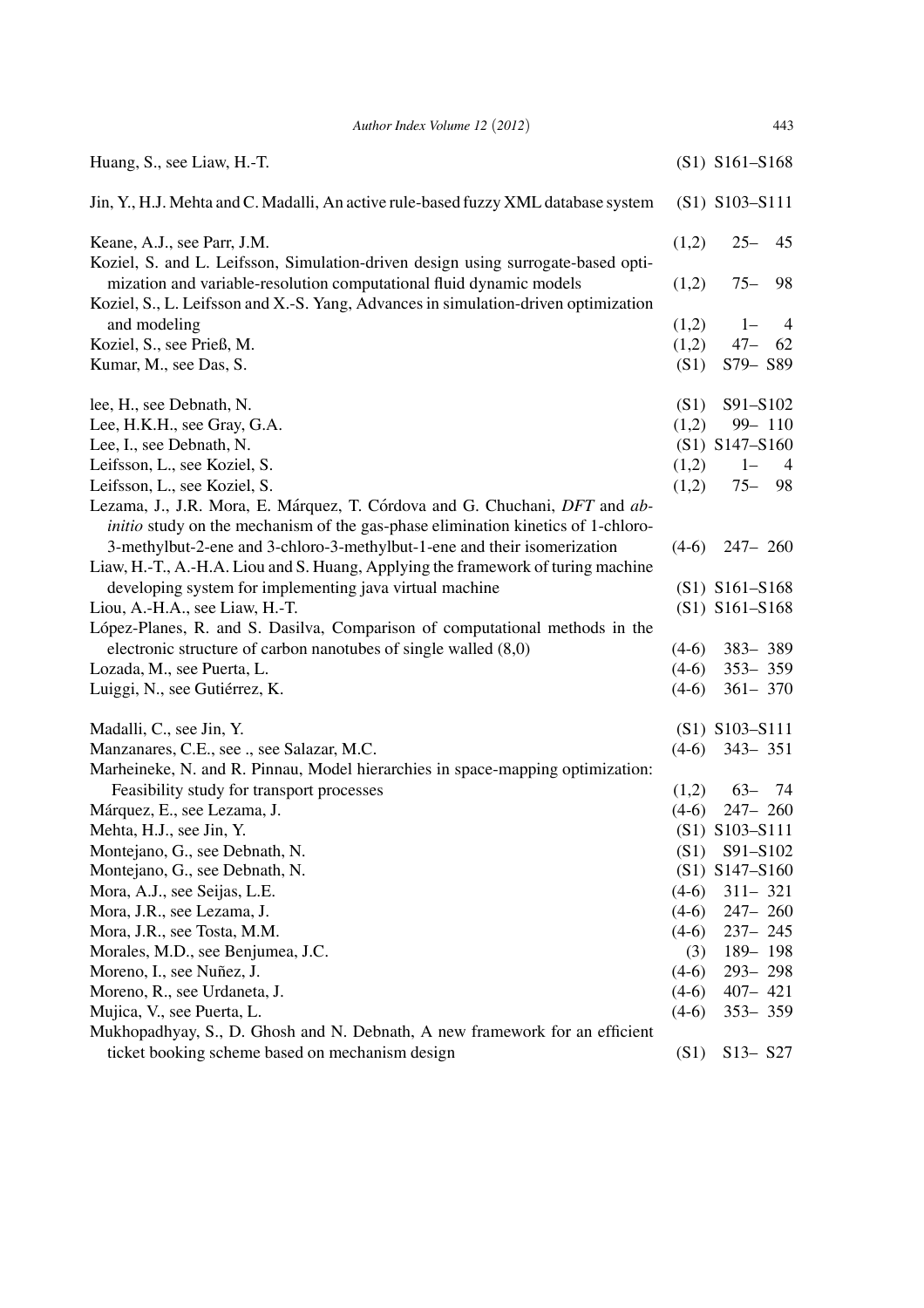| 444 | Author Index Volume 12 (2012) |
|-----|-------------------------------|
|     |                               |

| Nakamura, Y., see Dekihara, H.                                                                                                                         | (S1)    | $S53 - S61$                      |
|--------------------------------------------------------------------------------------------------------------------------------------------------------|---------|----------------------------------|
| Nandi, S., see Choudhury, P.                                                                                                                           |         | (S1) S129-S138                   |
| Narayanappa, S., see Alkobaisi, S.                                                                                                                     | (S1)    | S63- S77                         |
| Nikitina, L., see van Bühren, G.                                                                                                                       | (1,2)   | $5 - 23$                         |
| Nuñez, J., L. Echevarria, N. Urdaneta, D. Alamo and I. Moreno, Photophysical                                                                           |         |                                  |
| study of the Dibenzylideneacetones and 3-Benzylidenethiochroman-4-ones                                                                                 | $(4-6)$ | $293 - 298$                      |
| Núñez, J., see Benjumea, J.C.                                                                                                                          | (3)     | 189-198                          |
| Ojeda, C. and G.M. Buendía, Comparison between different oxygen adsorption                                                                             |         |                                  |
| mechanisms for the catalytic oxidation of CO on a surface                                                                                              | $(4-6)$ | $261 - 267$                      |
| Ortiz, J.A.R., S. Zeppieri, L. Rojas-Solorzano and S. Derjani-Bayeh, Evaluation of                                                                     |         |                                  |
| interphase drag models for the determination of gas hold-up of an air-water system                                                                     |         |                                  |
| in a spouted bed using CFD                                                                                                                             | $(4-6)$ | $269 - 281$                      |
| Parr, J.M., A.I.J. Forrester, A.J. Keane and C.M.E. Holden, Enhancing infill sam-                                                                      |         |                                  |
| pling criteria for surrogate-based constrained optimization                                                                                            | (1,2)   | $25 - 45$                        |
| Peña-Polo, F., see Di G. Sigalotti, L.                                                                                                                 | $(4-6)$ | $371 - 382$                      |
| Peralta, M., see Debnath, N.                                                                                                                           | (S1)    | S91-S102                         |
| Peralta, M., see Debnath, N.                                                                                                                           |         | $(S1)$ S147-S160                 |
| Peraza, A. and F. Ruette, A proposed parametric quantum method based on q-                                                                             |         |                                  |
| exponential functions                                                                                                                                  | $(4-6)$ | $423 - 439$                      |
| Peraza, A., see Sojo, V.                                                                                                                               | $(4-6)$ | 397-406                          |
| Perrizo, W., see Chatterjee, A.<br>Perrizo, W., see Roy, A.G.                                                                                          |         | (S1) S119-S127<br>(S1) S139-S146 |
| Pinnau, R., see Marheineke, N.                                                                                                                         | (1,2)   | $63 - 74$                        |
| Piwonski, J., see Prieß, M.                                                                                                                            | (1,2)   | $47 - 62$                        |
| Prapatanant, P., see Hao, W.                                                                                                                           | (S1)    | S <sub>29</sub> S <sub>37</sub>  |
| Prieß, M., J. Piwonski, S. Koziel and T. Slawig, Parameter identification in climate                                                                   |         |                                  |
| models using surrogate-based optimization                                                                                                              | (1,2)   | $47 -$<br>62                     |
| Psihoyios, G., The EAS3 multistep approach as part of explicit advanced step-point                                                                     |         |                                  |
| (EAS) methods                                                                                                                                          | (3)     | $201 - 210$                      |
| Puerta, L., M. Lozada, H.L. Sánchez, H.J. Franco, C. Gonzalez and V. Mujica, A<br>computational analysis of non-covalent interactions between aromatic |         |                                  |
| compounds                                                                                                                                              | $(4-6)$ | $353 - 359$                      |
| Riesco, D., see Debnath, N.                                                                                                                            | (S1)    | S91-S102                         |
| Riesco, D., see Debnath, N.                                                                                                                            |         | $(S1)$ S147-S160                 |
| Rincón, L., see Seijas, L.E.                                                                                                                           | $(4-6)$ | $311 - 321$                      |
| Rodríguez, J., see Gutiérrez, K.                                                                                                                       | $(4-6)$ | $361 - 370$                      |
| Rojas, A., L.E. Seijas, L.M. Belandria and R. Almeida, On the energetic and                                                                            |         |                                  |
| geometric description of the interaction between the isonipecotic and 1,1-<br>cylobutanedicarboxilic acids                                             | $(4-6)$ | 299-310                          |
| Rojas-Solorzano, L., see Ortiz, J.A.R.                                                                                                                 | $(4-6)$ | $269 - 281$                      |
| Rousse-Romero, R., see Villegas-Febres, J.C.                                                                                                           | $(4-6)$ | 283-292                          |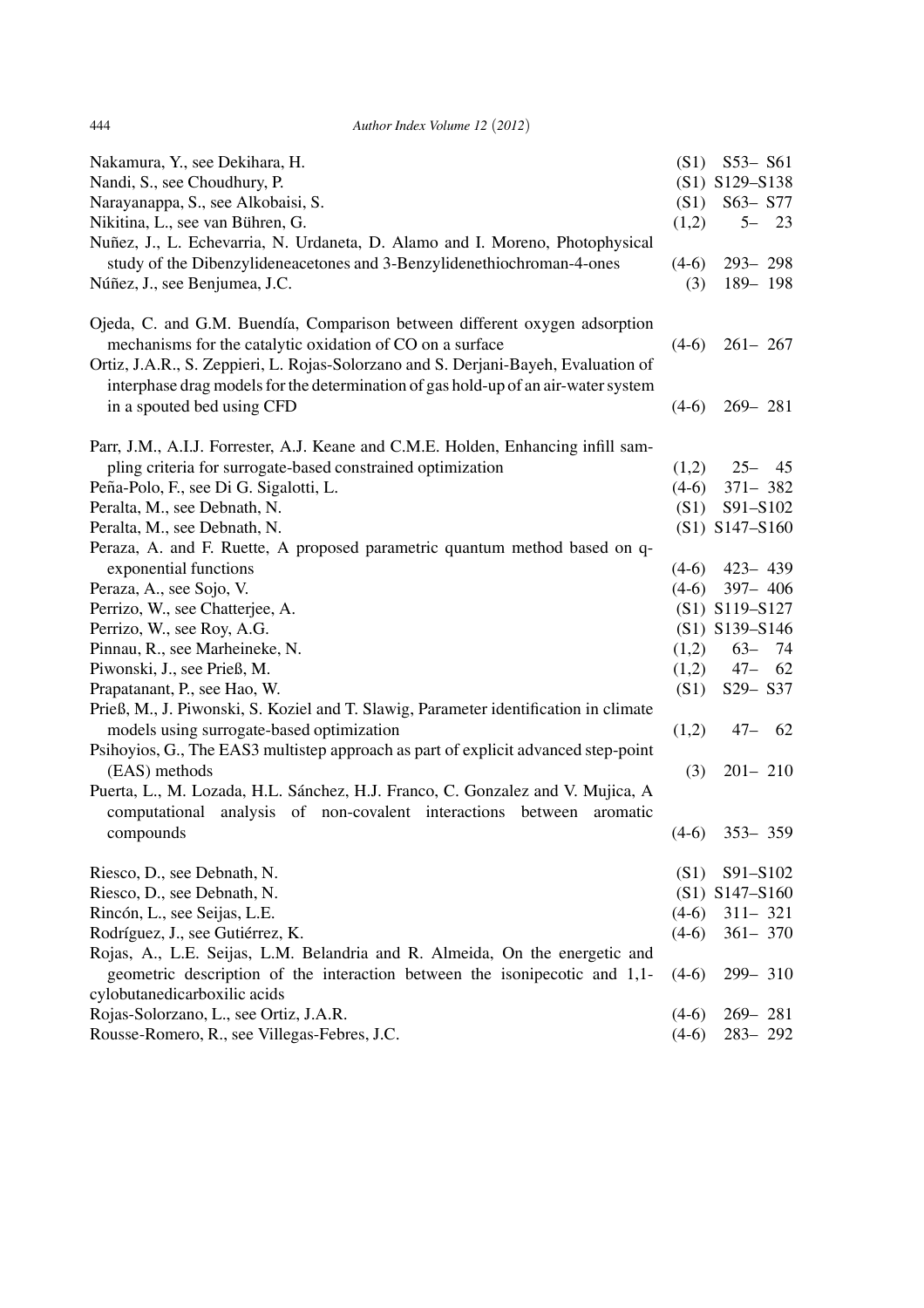| clustering using predicate-trees: A vertical data mining approach<br>Ruette, F., see Peraza, A.                                                                       | $(4-6)$ | (S1) S139-S146   |          |
|-----------------------------------------------------------------------------------------------------------------------------------------------------------------------|---------|------------------|----------|
|                                                                                                                                                                       |         |                  |          |
|                                                                                                                                                                       |         | $423 - 439$      |          |
| Ruette, F., see Sojo, V.                                                                                                                                              | $(4-6)$ | $397 - 406$      |          |
| Salazar, M.C., J.M. Albornoz, C.E. Manzanares and A.J. Hernández, Ab initio                                                                                           |         |                  |          |
| excitation spectrum of the weak $He \cdots BF$ interaction                                                                                                            | $(4-6)$ | $343 - 351$      |          |
| Salgado, C., see Debnath, N.                                                                                                                                          | (S1)    | S91-S102         |          |
| Salgado, C., see Debnath, N.                                                                                                                                          |         | $(S1)$ S147-S160 |          |
| Salhi, M., see Zebbiche, T.                                                                                                                                           | (3)     | $213 - 233$      |          |
| Sánchez, H.L., see Puerta, L.                                                                                                                                         | $(4-6)$ | 353-359          |          |
| Sánchez, M., see Sojo, V.                                                                                                                                             | $(4-6)$ | $397 - 406$      |          |
| Santilli, R.M., G. West and G. Amato, Experimental confirmation of the isoredshift<br>at sunset and sunrise, with consequential absence of the universe expansion and |         |                  |          |
| related conjectures                                                                                                                                                   | (3)     | $141 - 168$      |          |
| Sarkar, A. and N.C. Debnath, Business-object oriented requirements engineering                                                                                        |         |                  |          |
| framework                                                                                                                                                             | (S1)    | $S39 - S51$      |          |
| Seijas, L.E., R. Almeida, L. Rincón, A.J. Mora and G.E. Delgado, Cooperative                                                                                          |         |                  |          |
| efects on the formation of 4-methyloxycarbonyl-2-azetidinone clusters                                                                                                 | $(4-6)$ | $311 - 321$      |          |
| Seijas, L.E., see Rojas, A.                                                                                                                                           | $(4-6)$ | 299-310          |          |
| Sharma, S. and J. Doswell, Pattern matching and information extraction for a                                                                                          |         |                  |          |
| battlefield medical card                                                                                                                                              |         | $(S1)$ S113-S118 |          |
| Sierraalta, A., see Griffe, B.                                                                                                                                        | $(4-6)$ | $391 - 396$      |          |
| Slawig, T., see Prieß, M.                                                                                                                                             | (1,2)   | $47 - 62$        |          |
| Sojo, V., A. Peraza, F. Ruette, M. Sánchez and A.E. Acosta, IVIChem: An integra-                                                                                      |         |                  |          |
| tive web environment for computational chemistry                                                                                                                      | $(4-6)$ | $397 - 406$      |          |
| Soscún, H., see Urdaneta, J.                                                                                                                                          | $(4-6)$ | $407 - 421$      |          |
| Tenorio, A.F., see Benjumea, J.C.                                                                                                                                     | (3)     | 189-198          |          |
| Tosta, M.M., J.R. Mora, T. Cordova and G. Chuchani, The thermal decomposition                                                                                         |         |                  |          |
| of 4-bromobutyric acid in the gas phase: A quantum chemical theory calculation                                                                                        | $(4-6)$ | $237 - 245$      |          |
| Trenkamp, C., see Hao, W.                                                                                                                                             | (S1)    | S29-S37          |          |
| Trujillo, L., see Di G. Sigalotti, L.                                                                                                                                 | $(4-6)$ | 371-382          |          |
| Urdaneta, J., Y. Bermúdez, R. Bracho, R. Moreno and H. Soscún, Ab initio and DFT                                                                                      |         |                  |          |
| study of the dipole (hyper)polarizabilities of $p$ -nitrophenylphosphine molecule                                                                                     | $(4-6)$ | $407 - 421$      |          |
| Urdaneta, N., see Nuñez, J.                                                                                                                                           | $(4-6)$ | $293 - 298$      |          |
|                                                                                                                                                                       |         |                  |          |
| van Bühren, G., N. Hornung, T. Clees and L. Nikitina, Aspects of adaptive hierar-                                                                                     |         |                  |          |
| chical RBF metamodels for optimization                                                                                                                                | (1,2)   |                  | $5 - 23$ |
| Villegas-Febres, J.C. and R. Rousse-Romero, Conformation of polyelectrolytes                                                                                          |         |                  |          |
| using cellular automata techniques                                                                                                                                    | $(4-6)$ | $283 - 292$      |          |
| West, G. and G. Amato, Experimental confirmation of Santilli's Isoredshifts and                                                                                       |         |                  |          |
| Isoblueshifts                                                                                                                                                         | (3)     | $169 - 188$      |          |